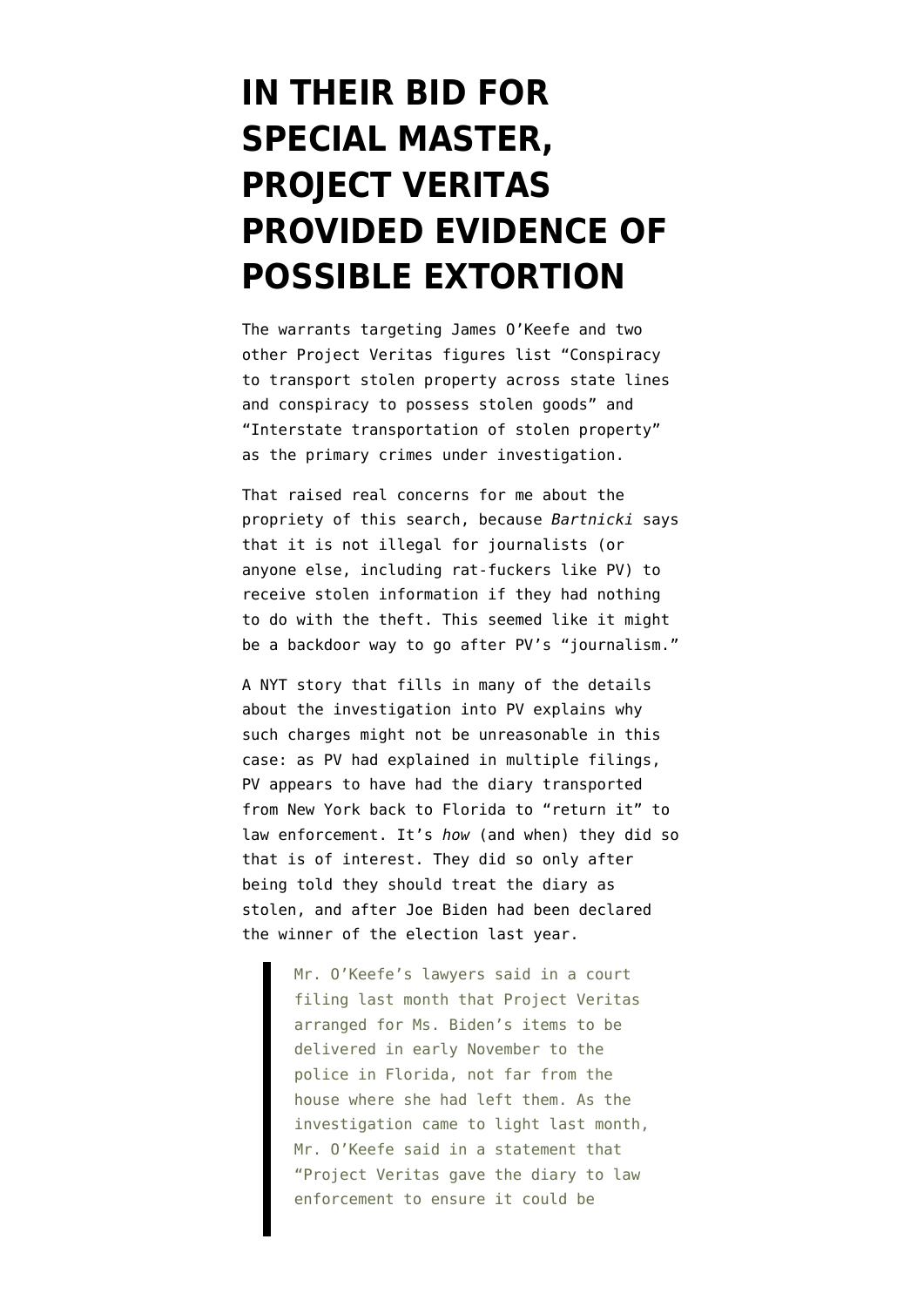returned to its rightful owner."

But a Delray Beach Police Department report and an officer's body camera video footage tell a somewhat different story. On the morning of Sunday, Nov. 8 — 24 hours after Mr. Biden [had been](https://www.nytimes.com/2020/11/07/us/politics/biden-election.html) [declared the winner](https://www.nytimes.com/2020/11/07/us/politics/biden-election.html) of the election — a lawyer named Adam Leo Bantner II arrived at the police station with a blue duffel bag and another bag, according to the police report and the footage. Mr. Bantner declined to reveal the identity of his client to the police.

Project Veritas has said in court filings that it was assured by the people who sold Ms. Biden's items to the group that they were abandoned rather than stolen. But the police report said that Mr. Bantner's client had told him that the property was "possibly stolen" and "he got it from an unknown person at a hotel."

The video footage, which appears to be a partial account of the encounter, records Mr. Bantner describing the bags as "crap." The officer can be heard telling Mr. Bantner that he is going to throw the bags in the garbage because the officer did not have any "information" or "proof of evidence"

"Like I said, I'm fine with it," Mr. Bantner replied.

But the police did examine the contents of the bag and quickly determined that they belonged to Ms. Biden. The report said the police contacted both the Secret Service and the F.B.I., which later collected the items.

This lawyer, who is not listed among the close to forty lawyers with whom [PV is claiming](https://storage.courtlistener.com/recap/gov.uscourts.nysd.569823/gov.uscourts.nysd.569823.10.0.pdf) [privilege,](https://storage.courtlistener.com/recap/gov.uscourts.nysd.569823/gov.uscourts.nysd.569823.10.0.pdf) told Del Ray cops a story — that his client obtained the diary from a hotel — that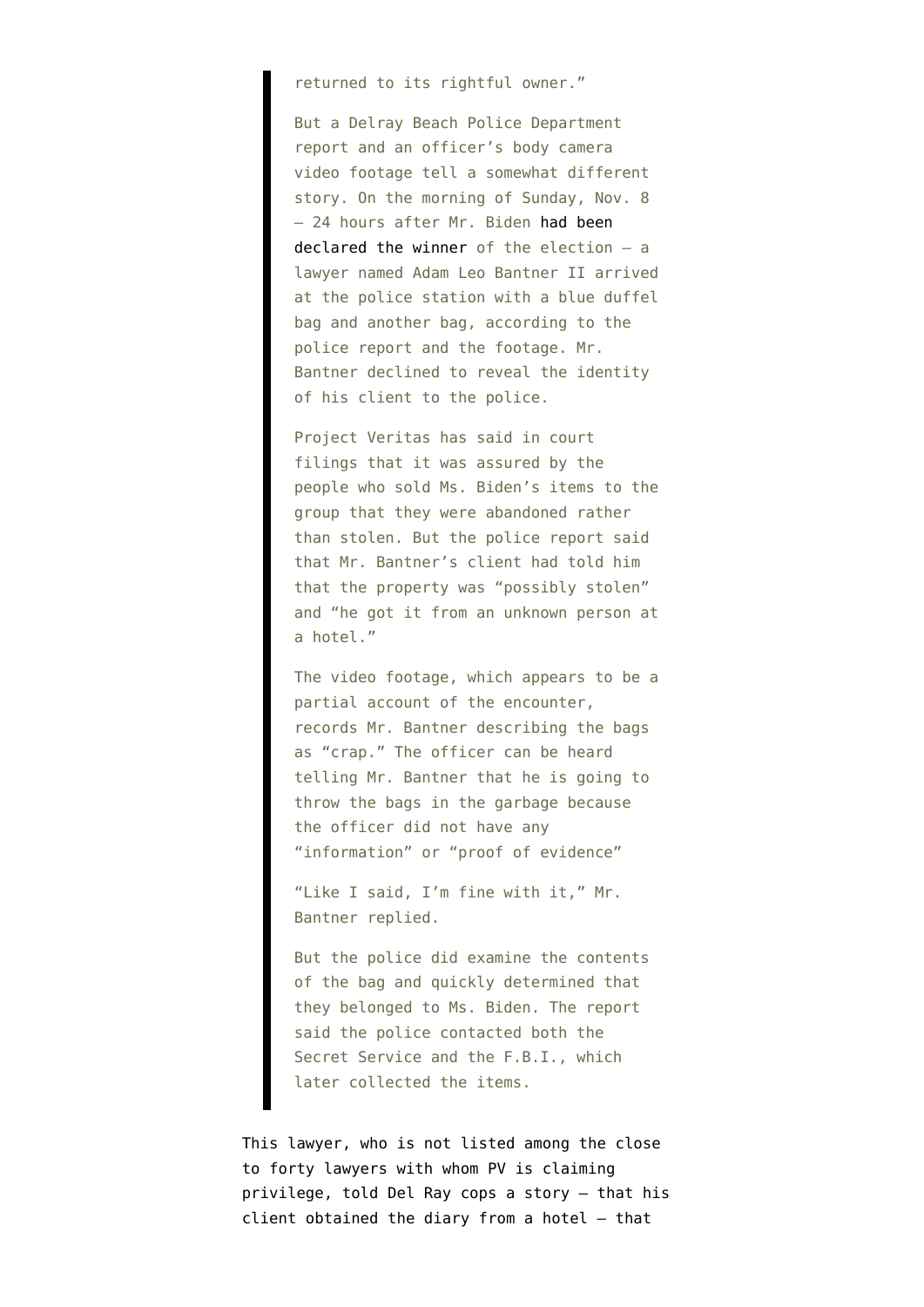doesn't match any of the details PV is now using for their cover story. So if he weren't already in trouble for telling cops a false story unprotected by privilege, PV may have created some problems for him.

The FBI included several kinds of evidence pertaining to location in their warrants (which, among other things, will help them determine who traveled with the diary back and forth from Florida).

> Evidence of the location of Ashley Biden's property and the location of the user of the Subject Accounts at times relevant to the Subject Offenses, such as communications that reference particular geographic locations or refer to the property being located in a particular place.

## [snip]

Evidence of the identity, locations, knowledge, and participation in the Subject Offenses of potential coconspirators, such as communications with other individuals—including, but not limited to, Jennifer Kiyak, Tyler Moore, Elaine Ber, Anthony Wray, Jackson Voynick, Leon Sculti, Robert Kurlander, Aimee Harris, Stephanie Walczak, and Elizabeth Fago—about obtaining, transporting, transferring, disseminating, or otherwise disposing of Ashley Biden's stolen property, including but not limited to communications reflecting the knowledge of coconspirators that the property obtained from Ashley Biden had been stolen, and communications that contain personally identifiable information of co-conspirators and references to coconspirators' places of residence or locations at particular points in time.

[snip]

Evidence reflecting the location of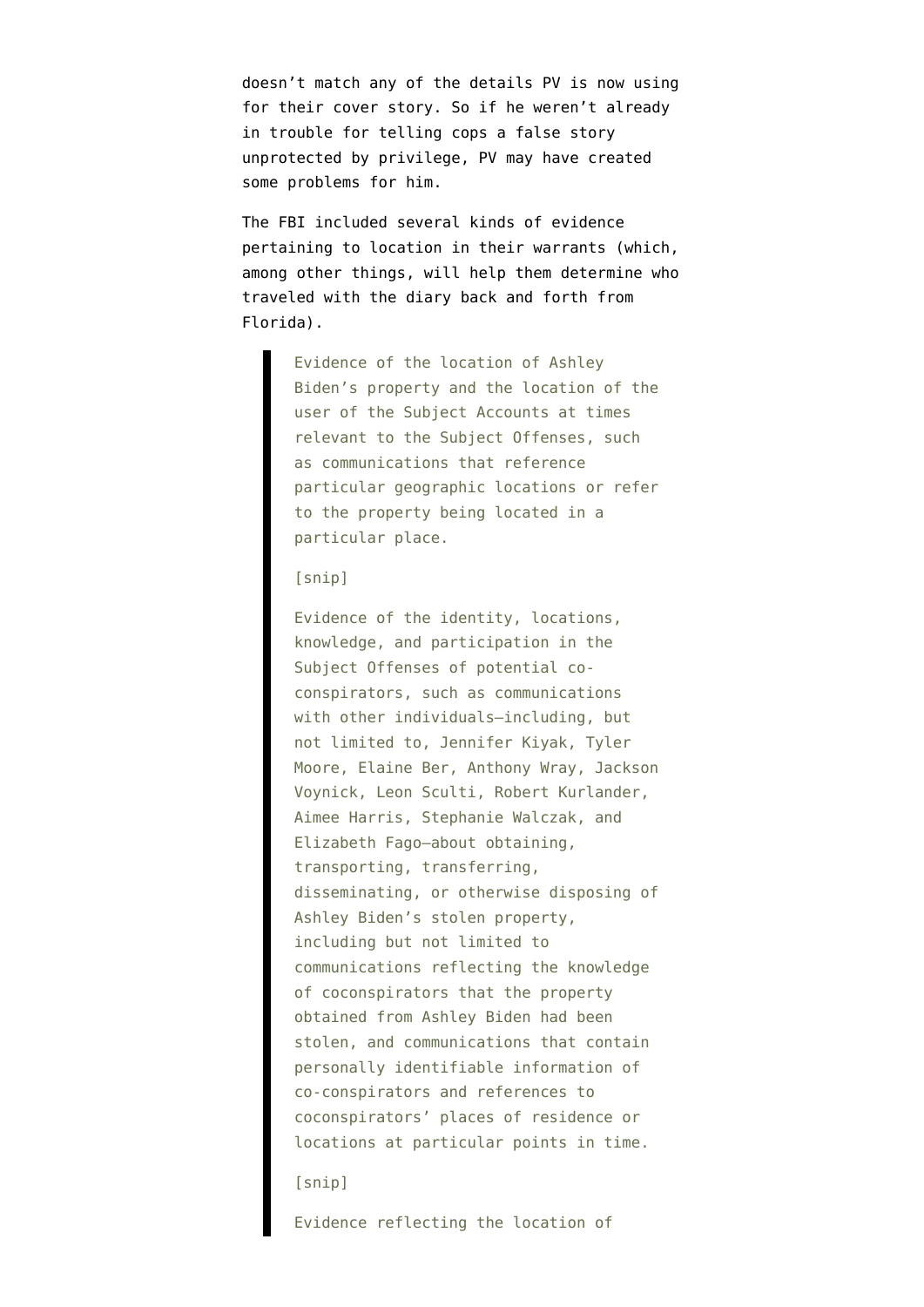other evidence with respect to the Subject Offenses, such as communications reflecting registration of online accounts potentially containing relevant evidence of the scheme. [my emphasis; redaction fail PV's]

*Bartnicki* protects journalists from possessing stolen property if they didn't have a role in stealing it. But it *doesn't* protect journalists from transferring stolen property that they choose not to publish back *across* state lines in a ploy to ensure it no longer remains in their possession in case of investigation.

The crime under investigation, then, may not be transferring the diary from Florida [to New York,](https://storage.courtlistener.com/recap/gov.uscourts.nysd.569823/gov.uscourts.nysd.569823.38.0.pdf) but transferring it back after Biden won, something that PV seems to be spinning as a dogooder effort to reunite Ms. Biden with her property.

Investigating this shady attempt to unload the diary may be a way to obtain evidence of a more typical crime that PV (as opposed to their coconspirators) may have committed: extortion, which is not among the listed crimes but which would show up in [plain view](https://www.law.cornell.edu/constitution-conan/amendment-4/plain-view-searches) in a return of the materials being sought. The FBI sought information on communications to Ms. Biden and her family.

> Evidence of communications regarding or in furtherance of the Subject Offenses, such as communications with or relating to Ashley Biden (and representatives thereof) and/or Ashley Biden's family, friends, or associates with respect to her stolen property.

## [snip]

Evidence of steps taken in preparation for or in furtherance of the Subject Offenses, such as surveillance of Ashley Biden or property associated with her, and drafts of communications to Ashley Biden, President Biden, and Ashley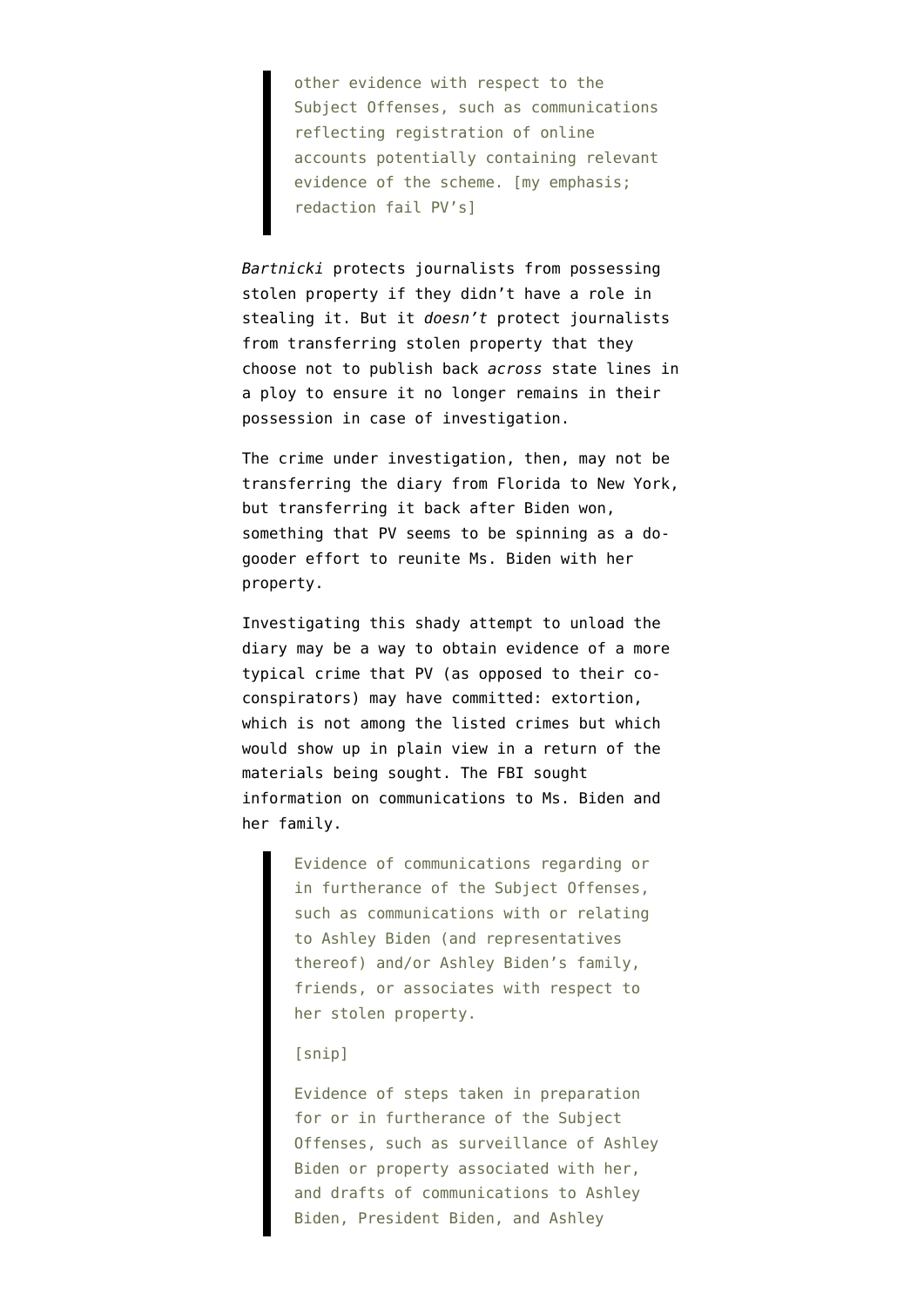Biden's associates regarding her stolen property and communications among coconspirators discussing what to do with her property.

Such communications would be necessary, of course, to confirm that (and when) PV and its alleged co-conspirators affirmatively learned that Ms. Biden considered the diary stolen. But it will also return details of this type of communication, as reported by NYT:

> On Oct. 16, 2020, Project Veritas wrote to Mr. Biden and his campaign that it had obtained a diary Ms. Biden had "abandoned" and wanted to question Mr. Biden on camera about its contents that referred specifically to him.

"Should we not hear from you by Tuesday, October 20, 2020, we will have no choice but to act unilaterally and reserve the right to disclose that you refused our offer to provide answers to the questions raised by your daughter," Project Veritas' chief legal officer, Jered T. Ede, wrote.

In response, Ms. Biden's lawyers accused Project Veritas of threatening them as part of "extortionate effort to secure an interview" with Mr. Biden in the campaign's closing days.

Ms. Biden's lawyers refused to acknowledge whether the diary belonged to Ms. Biden but told Mr. Ede that Project Veritas should treat it as stolen property — the lawyers suggested that "serious crimes" might have been committed — and that any suggestion that the diary was abandoned was "ludicrous."

As [I previously noted](https://www.emptywheel.net/2021/11/26/sting-ray-project-veritas-schrodingers-proxy/), when O'Keefe made a flopsweat video to try to spin his actions, he *offered up* that PV had made no threats.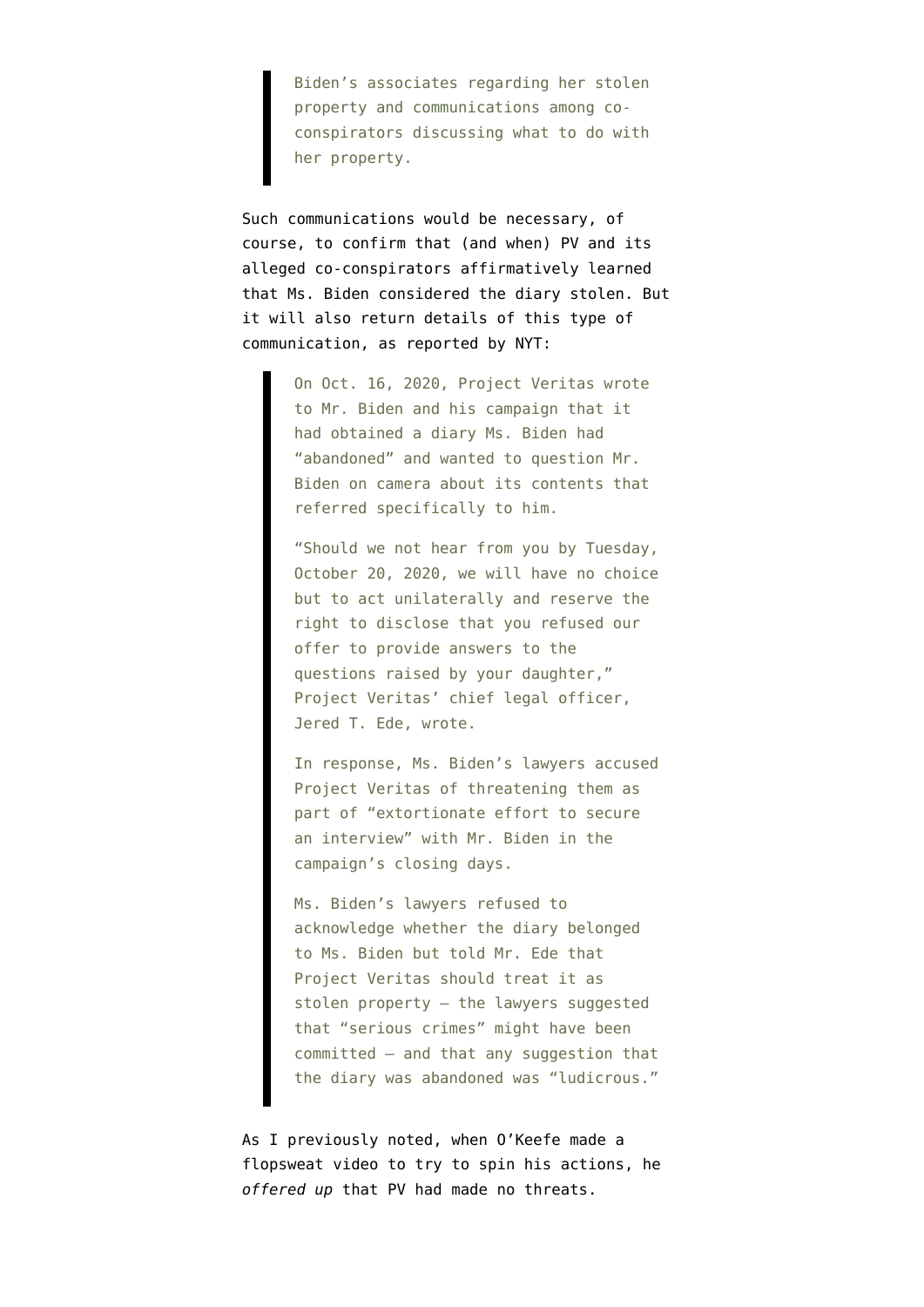In his heavily-edited flopsweat video, O'Keefe states PV "never threatened or engaged in any illegal conduct." It would be unusual for PV not to try to confront anyone with a valuable document; their schtick is misrepresenting the response of their targets. And in all of PV's communications, they emphasize efforts to validate the diary, which might be a way to spin other kinds of communications. [my emphasis]

Calling up a Presidential candidate and demanding an interview on threat of publication of the diary sure seems like a threat.

Both [Spencer Meads…](https://storage.courtlistener.com/recap/gov.uscourts.nysd.569993/gov.uscourts.nysd.569993.8.0.pdf)

One could argue that utilizing federal law enforcement resources to investigate whether the personal diary of a thenpresidential candidate's daughter was stolen – a task that almost certainly be given low priority treatment by a local police detective if the diary's owner was an average American – should be beneath the Department of Justice's purview.

And [PV mock](https://storage.courtlistener.com/recap/gov.uscourts.nysd.569823/gov.uscourts.nysd.569823.38.0.pdf) the idea that the FBI would investigate a mere stolen diary.

> If a person not named Biden had misplaced her diary and overnight bag, would the FBI investigate at all, much less raid the home of one of America's most influential journalists? The case of the abandoned diary (or the case of the abandoned overnight bag) is an investigation better suited for the Hardy Boys than the DOJ and FBI.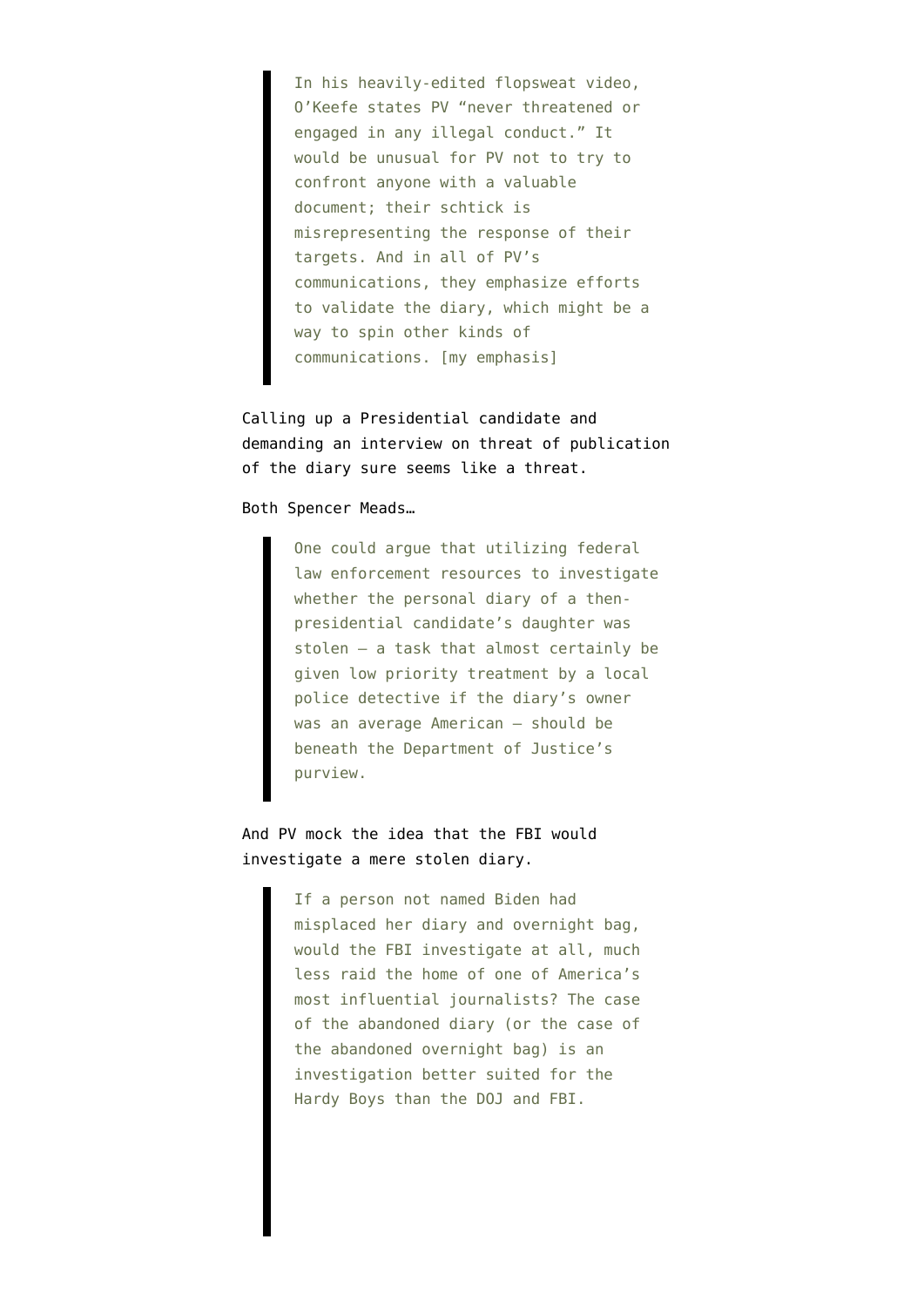

The notion might be funny, except that the actions of the United States Attorney's Office for the Southern District of New York inflict serious violence not just on the credibility of that office, but on the First Amendment to the Constitution of the United States itself.

But if the diary were valuable enough to extort a Presidential candidate over, it would surely merit the attention of the FBI.

And this is where PV may have really fucked themselves. Purportedly as part of an effort to prove PV's journalistic ethics (but possibly in an effort to coordinate stories with coconspirators), PV attorney Paul Calli [produced](https://storage.courtlistener.com/recap/gov.uscourts.nysd.569823/gov.uscourts.nysd.569823.38.2.pdf) [an email](https://storage.courtlistener.com/recap/gov.uscourts.nysd.569823/gov.uscourts.nysd.569823.38.2.pdf) dated October 12, 2020, which he [claims](https://storage.courtlistener.com/recap/gov.uscourts.nysd.569823/gov.uscourts.nysd.569823.38.0.pdf) shows PV's decision, already made, not to publish the diary.

> Although there was compelling evidence of the diary's authenticity, James O'Keefe and Project Veritas's newsroom staff ultimately found that the evidence of authenticity did not rise to a level sufficient to satisfy their journalistic ethical standards for news publishing. This remains fully consistent with their internal belief that the diary was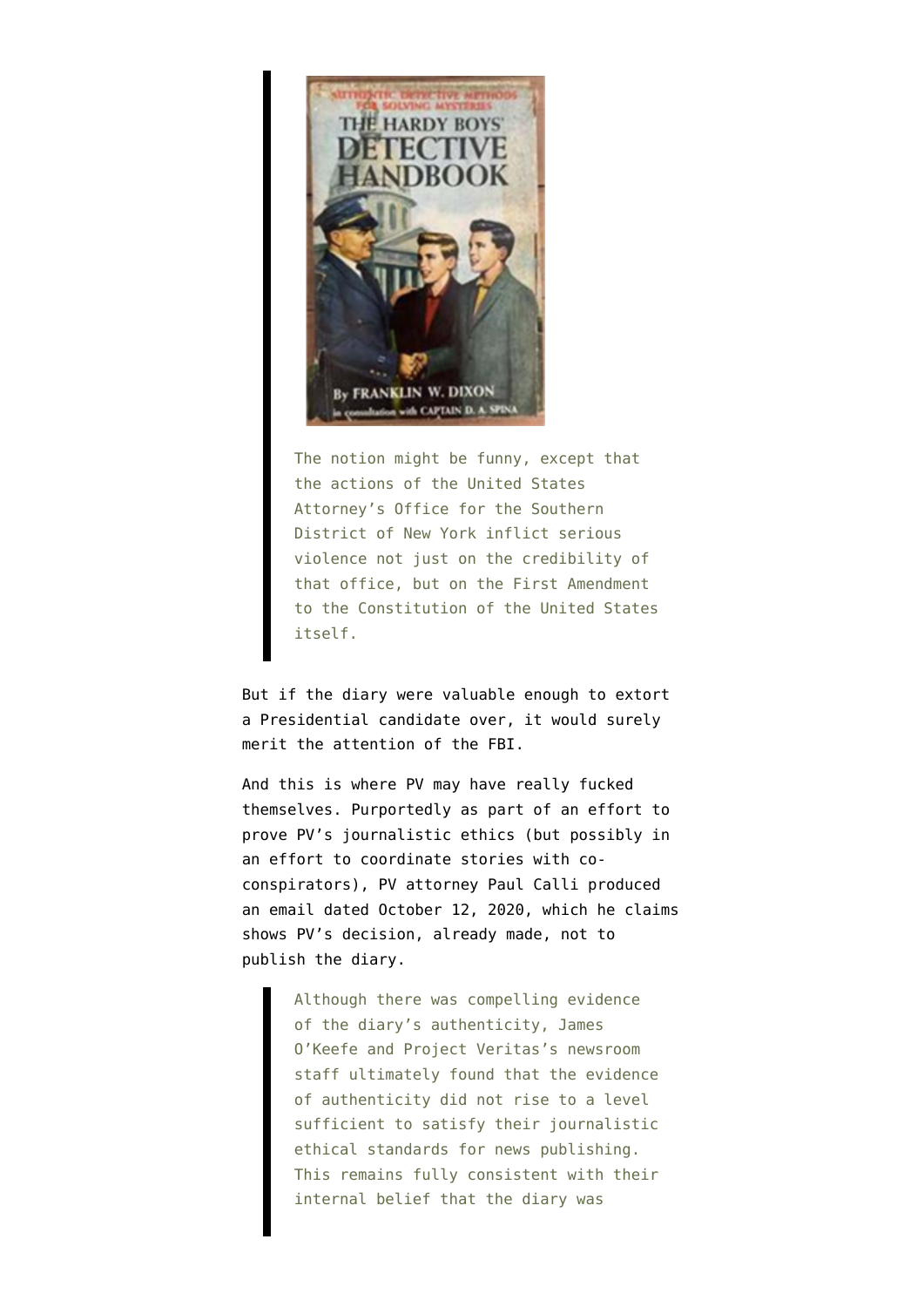genuine – the sordid nature of the diary's contents required that a high threshold be satisfied prior to running a story on it. As James O'Keefe summarized the editorial concerns in an October 12, 2020, email:

> Team, I've thought carefully on whether to release this so-called 'Sting Ray' story which involve entries in a personal diary to a very public figure.

> My thinking and analysis in short is this:

To release means the action is less wrong than the necessary wrongs that would follow if the information were not utilized and published. But in this case even more harm would be done to the person in question and Project Veritas if we were to release this piece. We have no doubt the document is real, but [i]t is impossible to corroborate the allegation further. The subsequent reactions would be characterized as a cheap shot.

Whereas the great novelist Ernest Hemingway said[,] "[W]hat is moral is what you feel good after and what is immoral is what you feel bad after," the great novelist Thomas B. Morgan paraphrased thus[:] "Morally defensible journalism is rarely what you feel good about afterward; it is only that which makes you feel better than you would otherwise.["]

Using the Hemingway analysis, this very private entry related to a public figure's family is not worth it, and it's indefensible to publish what we currently have. I'm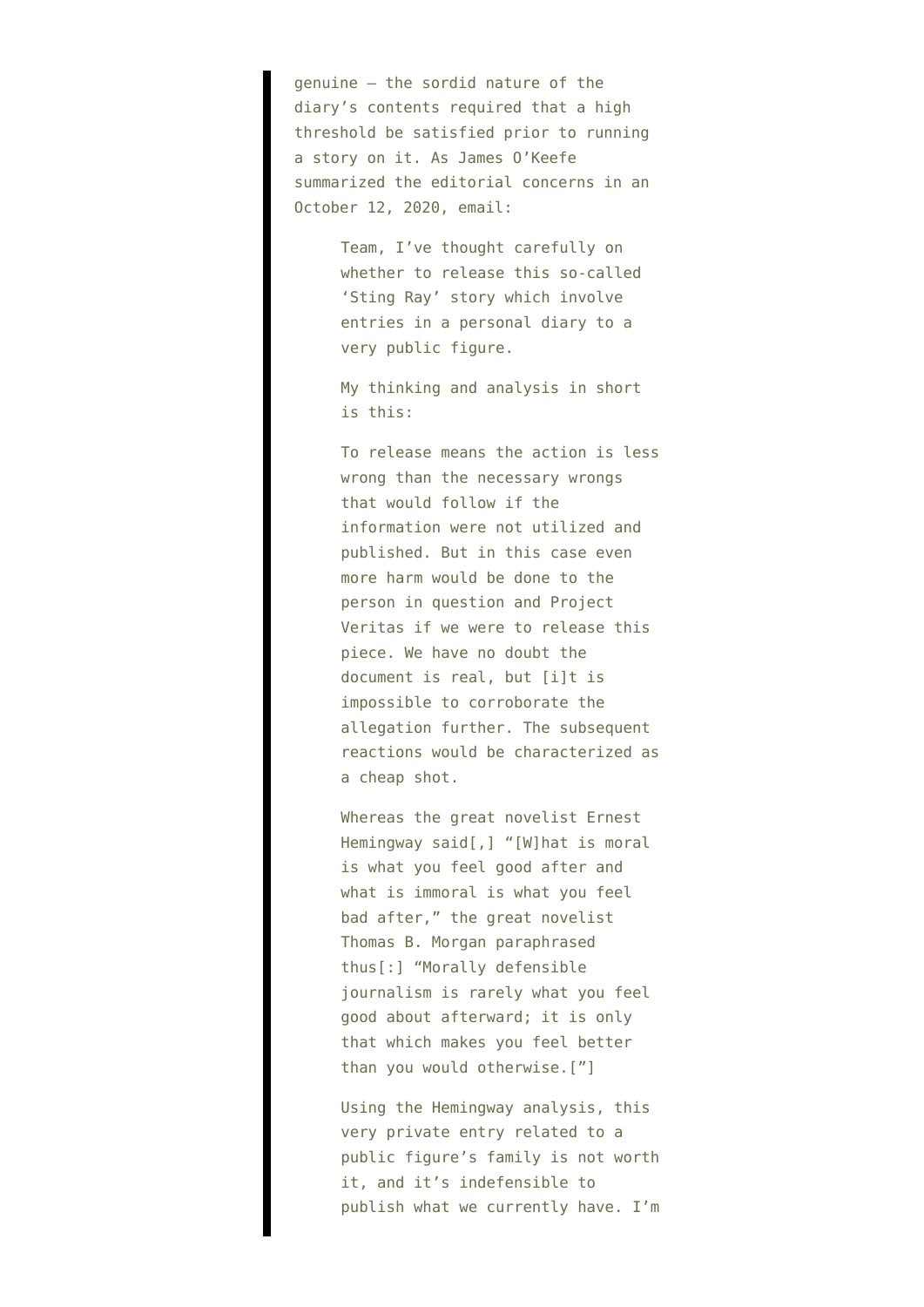not worried about things we look into allegations but not publishing. Our actions so far are entirely defensible.

We are launching Colorado and CT tapes this week, which are unquestionably stronger and will make waves much bigger.

Ex. B. If James O'Keefe is a "political spy," as his politically motivated detractors (such as those in corporate competitors like the New York Times) falsely allege, he could have simply published a salacious news story regarding Ashley Biden's diary. But he did not. James O'Keefe's and Project Veritas's fidelity to their journalistic ethics include high editorial standards. To the extent they harbored any doubt that the diary was authored by Ashley Biden, the United States Attorney's Office for the Southern District of New York and the FBI have removed all doubt. Nothing could be better confirmation of the diary's authenticity and the claims therein than the government's use of federal law enforcement to invade the homes of journalists who did not even run a story on the diary, but only considered doing so, and then turned all material provided to it by sources over to law enforcement. [my emphasis]

See my discussion (and, in comments, William Ockham's) of signs that this email may have been crafted by lawyers as a CYA [here.](https://www.emptywheel.net/2021/11/26/sting-ray-project-veritas-schrodingers-proxy/)

Calli presents this email as reflecting a final decision from the outlet's Editor-in-Chief not to publish this diary. Which means PV would have no journalistic purpose calling Biden after October 12. They weren't going to publish the diary.

That would mean PV would have no journalistic